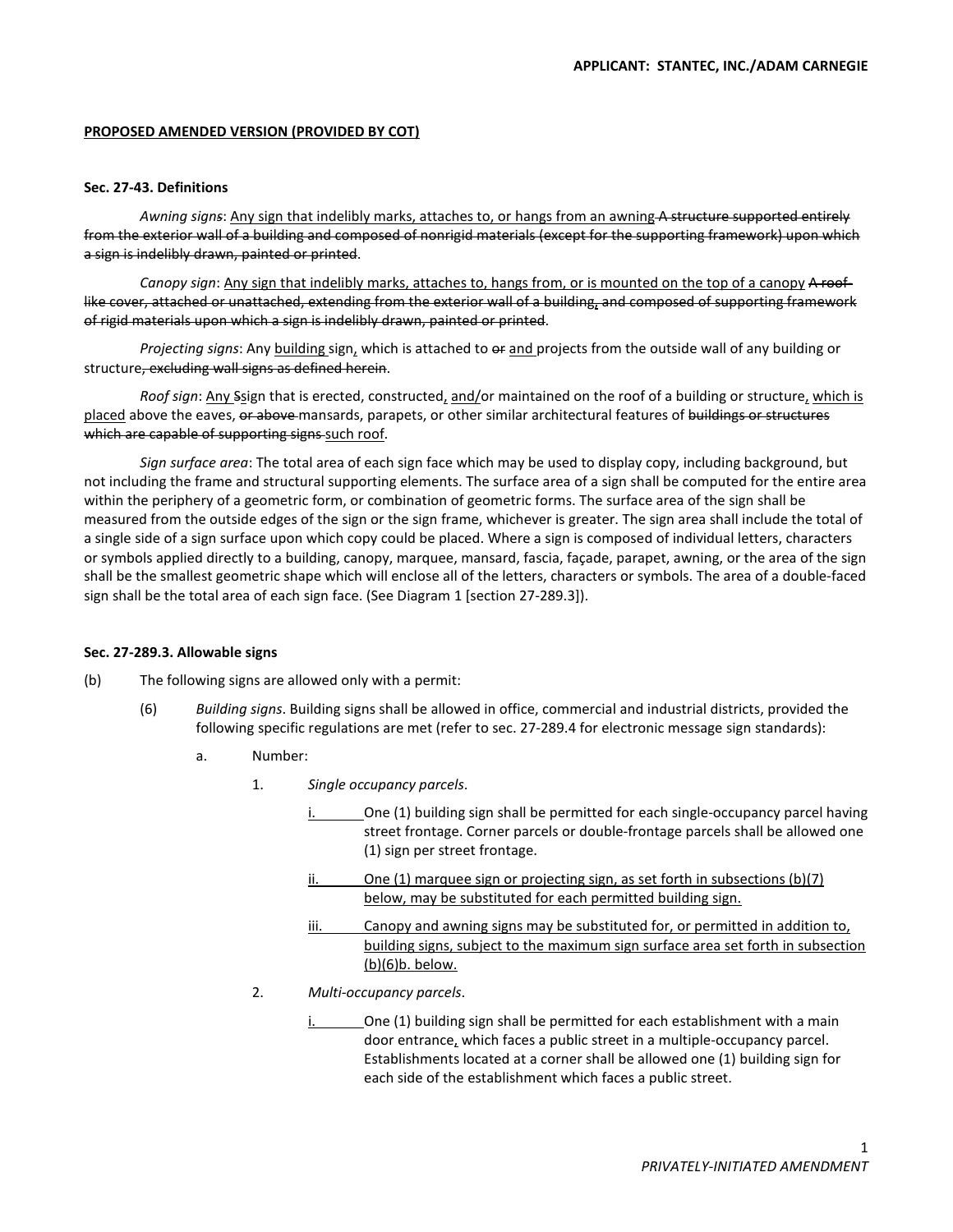# **APPLICANT: STANTEC, INC./ADAM CARNEGIE**

- ii. One (1) marquee sign or projecting sign, as set forth in subsections (b)(7) below, may be substituted for each permitted building sign, subject to subsection (b)(6)a.2.iv. below.
- iii. Canopy and awning signs may be substituted for, or permitted in addition to, building signs, subject to the maximum sign surface area set forth in subsection (b)(6)b. below.
- iv. Building signs displayed on a multi-occupancy parcel shall be uniformly designed, subject to subsection (b)(6)a.2.iv. below.
- b. *Size*:
	- i. The maximum allowable sign surface area for each building sign shall be one and onequarter  $(1 \nmid 4)$  square feet per linear foot of building frontage abutting public street, excluding parking garages that abut a public street, unless otherwise specified in art. III, div. 2. special districts or art. IV overlay districts.
	- ii. The maximum allowable display area for awning, canopy, and marquee signs shall not exceed two (2) square feet per linear foot of building frontage facing a public street.
- c. *Design*:
	- 1. One (1) projecting sign may be substituted for each building sign, as provided in subsection (b)(7) below. Marquee, canopy, or awning signs may be substituted for, or permitted in addition to, building signs as provided in subsection (b)(8) below.
	- 2. Building signs shall not project beyond the roofline or side walls of the establishment to which the sign is attached, nor shall the building sign project more than twelve (12) inches out from the wall to which it is attached.
	- 3. Building signs may contain a six-inch decorative border which shall not be counted as part of the sign surface area calculations.
- (7) *Projecting signs*. Projecting signs shall be allowed in office, commercial and industrial districts, provided the following specific regulations are met:
	- a. Projecting signs may be substituted for the permitted building signs in subsection (6) above, provided that the display area square footage of the projecting sign is not greater than the maximum square footage permitted for a building sign.
	- ab. Projecting signs shall not project more than four (4) feet from the building wall to which the projecting sign is attached.
	- be. Projecting signs shall not be located above the roofline of the building.
	- cd. The supporting hardware, unless incorporated as a decorative component of a projecting sign, shall not be visible from the street or sidewalk.
	- de. Projecting signs shall not be constructed in violation of the public space encroachment limitations specified in this chapter or other applicable city code.
	- ef. Projecting signs shall not be erected closer than ten (10) feet from an interior lot line, adjacent establishment another projecting or marquee sign, or a residential property line.
	- fg. Projecting signs, when specifically allowed by this Code, which project over any public or private pedestrian way shall be elevated a minimum of ten (10) feet above such pedestrian way. Projecting signs, when specifically allowed by this Code, which project over any public or private street shall be elevated a minimum of sixteen (16) feet above such street.
- (8) *Regulations for marquee, canopy, and awning signs*. Marquee, canopy and awning signs shall be allowed in office, commercial and industrial districts, provided the following specific regulations are met:
	- One (1) sign located on a marquee, canopy, or awning shall be affixed flat to the surface and shall not rise in vertical dimension above the marquee, canopy or awning.